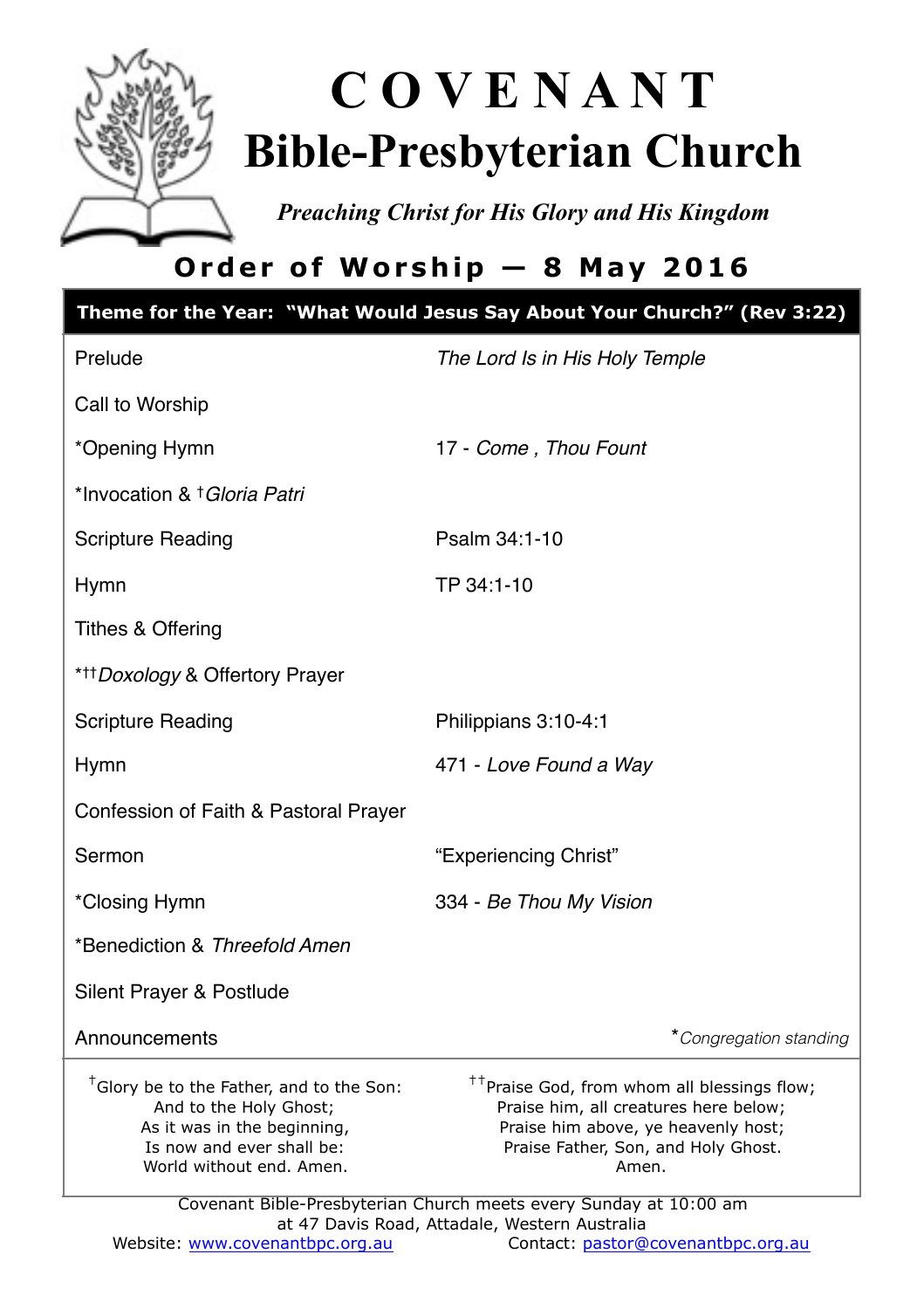#### *Teens Fellowship Workshop*

Last Saturday, Vincent led the Teens Fellowship in a workshop on communication and conflict resolution.

This followed a talk a few weeks' back, that was given on how God intends for us to communicate and resolve conflicts.

The workshop took the form of 2 case studies. The young people split up into 2 groups to discuss the cases and were thereafter required to present their conclusions.

The teens had a good time discussing amongst themselves, as did their parents who were present at the meeting.

#### *Adults Problems Are Youth Problems*

Very often, adult problems communication or otherwise - are youth problems which have not been addressed or resolved in youth.

If we do not learn to control our anger when we are young, we may be angry people in adulthood.

If we do not learn to control our tongue when we are young, we may experience problems later in life related to our tongue.

If we do not learn to be peacemakers in our youth, we may find excuses not to be mediators later in life.

If we do not learn to submit to the authority of the Scriptures in our youth, we may be cavalier with God's precepts in adulthood.

If we do not learn and accept the Bible's principles of communication and conflict resolution, we may approach conflicts in our own wisdom - which would be detrimental.

If the wisdom of God is learned and applied in youth, it becomes easier to avoid and address youth problems later in life.

#### *Case Studies*

Two case studies were presented on pertinent youth issues - friendship and gossip.

Try your hand at them and discuss them in your families and circles. I'd be interested in knowing how you would tackle them. Next week, we will explore the solution to the first case study. *~ Pastor* 

#### *Case Study 1 - Loyalty and Friendship*

*Peter and Benjamin, best friends from childhood, came to talk to you with a problem they can't solve among themselves.* 

*Peter is very upset as he complains about Benjamin being close to 3 new boys in church.* 

*Benjamin says that Peter is still his best friend, but there is no real problem except with Peter's attitude.* 

*As you talk, it becomes clear that Peter has confronted these other boys in church.* 

*They have become angry, tried to explain that they were only friendly with Benjamin but not trying to take him away as his best friend.* 

Benjamin says that there's no *significant problem except Peter's imagination and immature jealousy.* 

*Peter says that Benjamin isn't being loyal as a best friend.*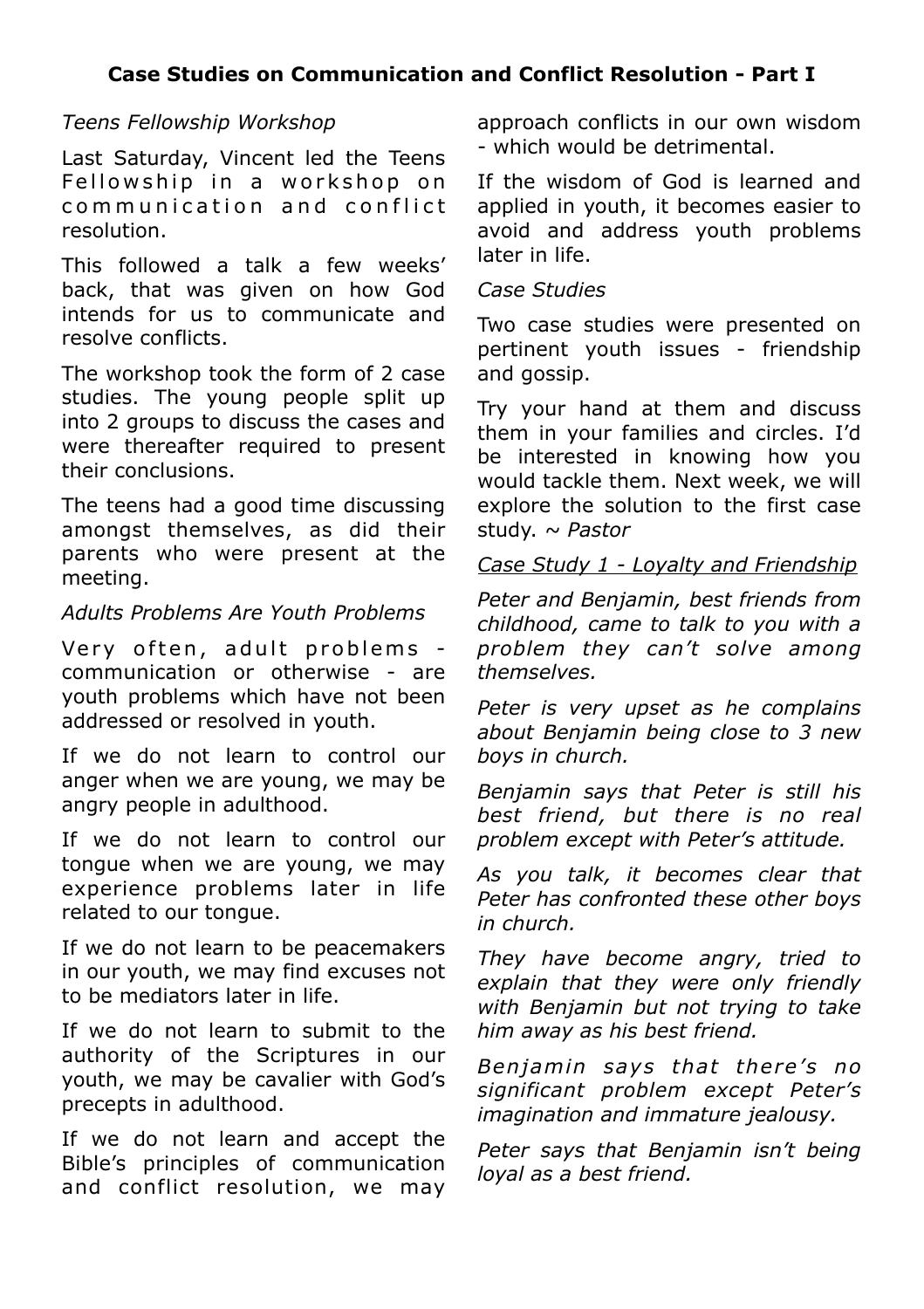- *1. What do you perceive to be the problem? Does Peter have a right to be upset?*
- *2. What do you think was right or wrong with how Peter confronted the other boys in church?*
- *3. Is Benjamin being loyal as a best friend? Why or why not?*
- *4. What do you make of Benjamin's c o m p l a i n t a b o u t P e t e r ' s imagination and jealousy?*
- *5. How would you help them?*

#### *Case Study 2 - Gossip and Hurt*

*Esther can't keep secrets. And because of that, no one wants to tell her anything.* 

*She has gone around to many people to reveal secrets she has heard and that have caused many problems.* 

*Once she heard from Elaine that she was pregnant with twins.* 

*This was very early on in the pregnancy and Elaine just wanted prayer and asked her to keep it a secret. Esther went to tell some ladies in church.* 

*One of the twins died in utero. When the ladies went to congratulate Elaine on having twins, Elaine was very sad and had to reveal that one twin had died.* 

*It was very awkward for everyone. Elaine has never trusted Esther since and cautions others from trusting Esther.* 

*This was not the only time she shared a secret she shouldn't have. Everyone knows that this is her reputation.* 

*Those who have been burned by Esther avoid her, and many others, as a result, also avoid her. She is not included in activities and gatherings.* 

*Esther feels very sad and she doesn't understand why people avoid her.* 

*She admits that she isn't good at keeping secrets, but she has always maintained that she never meant to do it maliciously.* 

*She feels that people are overreacting and ill-treating her. She's feeling quite down.* 

- *1. Does Esther have a right to be sad and upset? Isn't she just reaping what she deserves?*
- *2. What did Elaine and the rest who were burned do that was sinful against Esther*
- *3. What duties did Elaine and the others burned by Esther have toward her?*
- *4. What do you think is wrong with Esther's attitude?*
- *5. How would you help Esther?*

#### $0.0.0.0.0$

#### **Westminster Larger Catechism**

Q. 64. What is the invisible church?

A. The invisible church is the whole number of the elect, that have been, are, or shall be gathered into one under Christ the head.

Q. 65. What special benefits do the members of the invisible church enjoy by Christ?

A. The members of the invisible church by Christ enjoy union and communion with him in grace and glory.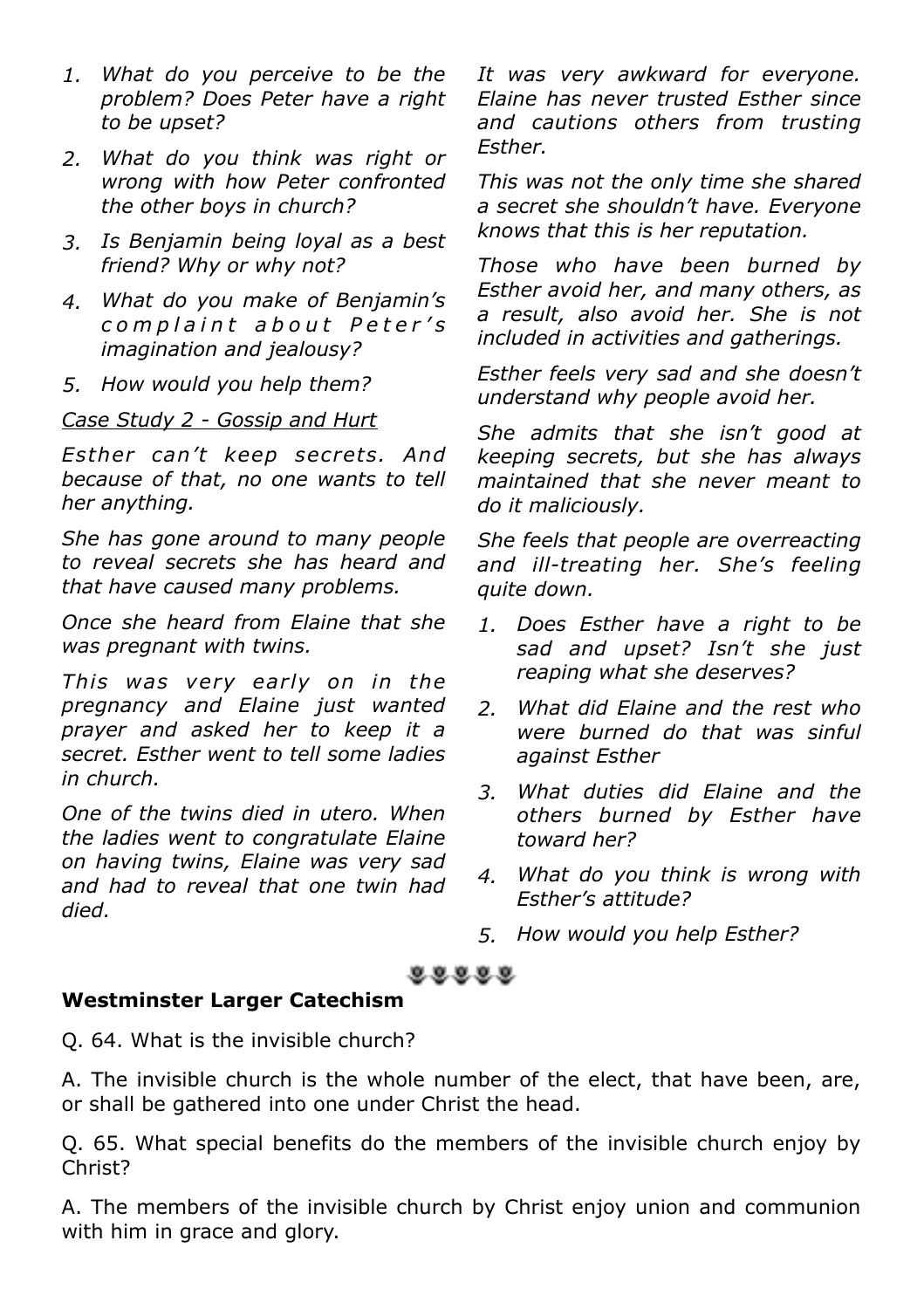### **Worship Service Roster**

| Service                  | This Week (8.5.16)       | Next Week (15.5.16)             |
|--------------------------|--------------------------|---------------------------------|
| Speaker                  | Mark Chen                | Mark Chen                       |
| Worship Leader           | Johnson Lim              | Chris Budiman                   |
| Pianist                  | Evelyn Lee               | Jabez Huang                     |
| Welcomers                | Kim & Jesslyn Leow       | Jacob & Merilyn Woo             |
|                          | David Pang*, Kim Leow*   | Jansen Ng*, John E Tan*         |
| <b>Offering Stewards</b> | Steven Lim, Yen Fye Yap  | Vincent Chiu, Rex Sriharan      |
| Usher                    | Jesslyn Leow, Angela Yap | Jemima Ng, Jerome Ng            |
| Kitchen Duties           | Merilyn Woo*, Ken Hong   | Florence Orchard*, Vincent Chiu |
|                          | Putri Harapan            | Rosemary Fitzpatrick            |
| <b>Prayer Meeting</b>    | 13 May 2016              | 20 May 2016                     |
| Facilitator              | Mark Chen                | Mark Chen                       |
| Pianist                  | Jerome Na                | Nancy Lim                       |

#### **Announcements**

- 1. A warm welcome to all worshipers. May God richly bless you. Please stay behind after the service for fellowship and tea.
- 2. Next week's message: "Joy in Christ" (Philippians 4:2-9).
- 3. Next week's Junior Worship message "Pride Goeth Before Destruction" (2 Chronicles 26:1-23). Speaker - Valerie Ong.
- 4. Covenant Bible Institute, Friday at 7:45 pm. A new course on "Understanding the Tabernacle" has commenced. Those who wish to sign up for the course, please register with Pastor. This course may also be taken online.
- 5. Trinitarian Bible Society (Australia) Annual Public Meeting. Saturday, 28 May 2016, at Perth Free Presbyterian Church, 10 Alexander Road, Padbury, WA 6125. Speaker - The Rev Malcolm Stuart, Vice President, TBS.
- 6. Men's Bible Study. Saturday, 14 May 2016, 7:30 pm, at the residence of Chris Budiman.
- 7. Granny Smith Apples available in the fellowship hall. \$6 donation per bag. Proceeds go to the Melville District Schools Chaplaincy Program.

| <b>Appointments for the Week</b>                                                                                                                                                 |                                           | Last Lord's Day Tithes & Offering, &                                                                                                                                                                                                                                                |
|----------------------------------------------------------------------------------------------------------------------------------------------------------------------------------|-------------------------------------------|-------------------------------------------------------------------------------------------------------------------------------------------------------------------------------------------------------------------------------------------------------------------------------------|
| 10:00 am Craft Group<br><b>WED</b><br>7:45 pm<br>FRI<br>$4:30$ pm<br><b>JF &amp; TF</b><br><b>SAT</b><br>$7:30$ pm<br>Sunday School<br>$9:00$ am<br>SUN<br>$10:00$ am<br>Worship | CBI & Prayer Meeting<br>Men's Bible Study | <b>Attendance</b><br>General Fund - \$4,663.70 (#562 - \$50.00,<br>#563 - \$1,000.00, #565 - \$300.00). Missions<br>Fund - \$770.00 (#564 - \$250.00). Building<br>Fund - \$155.00 (#366 - \$50.00, #367 -<br>\$105.00). Total Tithes & Offering - \$5,588.70.<br>Attendance - 152. |
|                                                                                                                                                                                  |                                           |                                                                                                                                                                                                                                                                                     |
|                                                                                                                                                                                  |                                           | <b>Building Fund to Date</b>                                                                                                                                                                                                                                                        |
| Available Building Fund                                                                                                                                                          | \$78,560.47                               | <b>Building Fund Account:</b>                                                                                                                                                                                                                                                       |
| <b>Outstanding Pledges</b>                                                                                                                                                       | \$8,990.00                                |                                                                                                                                                                                                                                                                                     |
| Last Week's Collection                                                                                                                                                           | \$155.00                                  | Covenant Bible-Presbyterian Church                                                                                                                                                                                                                                                  |
| Total                                                                                                                                                                            | \$87,705.47                               | (Westpac Bank, Applecross)                                                                                                                                                                                                                                                          |
| Outstanding Loan                                                                                                                                                                 | - \$430,000.00                            | Acct: 316969<br>BSB: 036-031                                                                                                                                                                                                                                                        |

Elders: *Mark Chen (Pastor)* 6114 4242, 0415 932 373. *Jimmy Orchard* 0413 274 407. Deacons: *Ken Chong* 0402 553 313. *LH Chua* 0435 601 373. *Terence Lee* 0418 845 617. *Johnson Lim* 0402 145 682. *Jacob Woo* 0421 212 206.